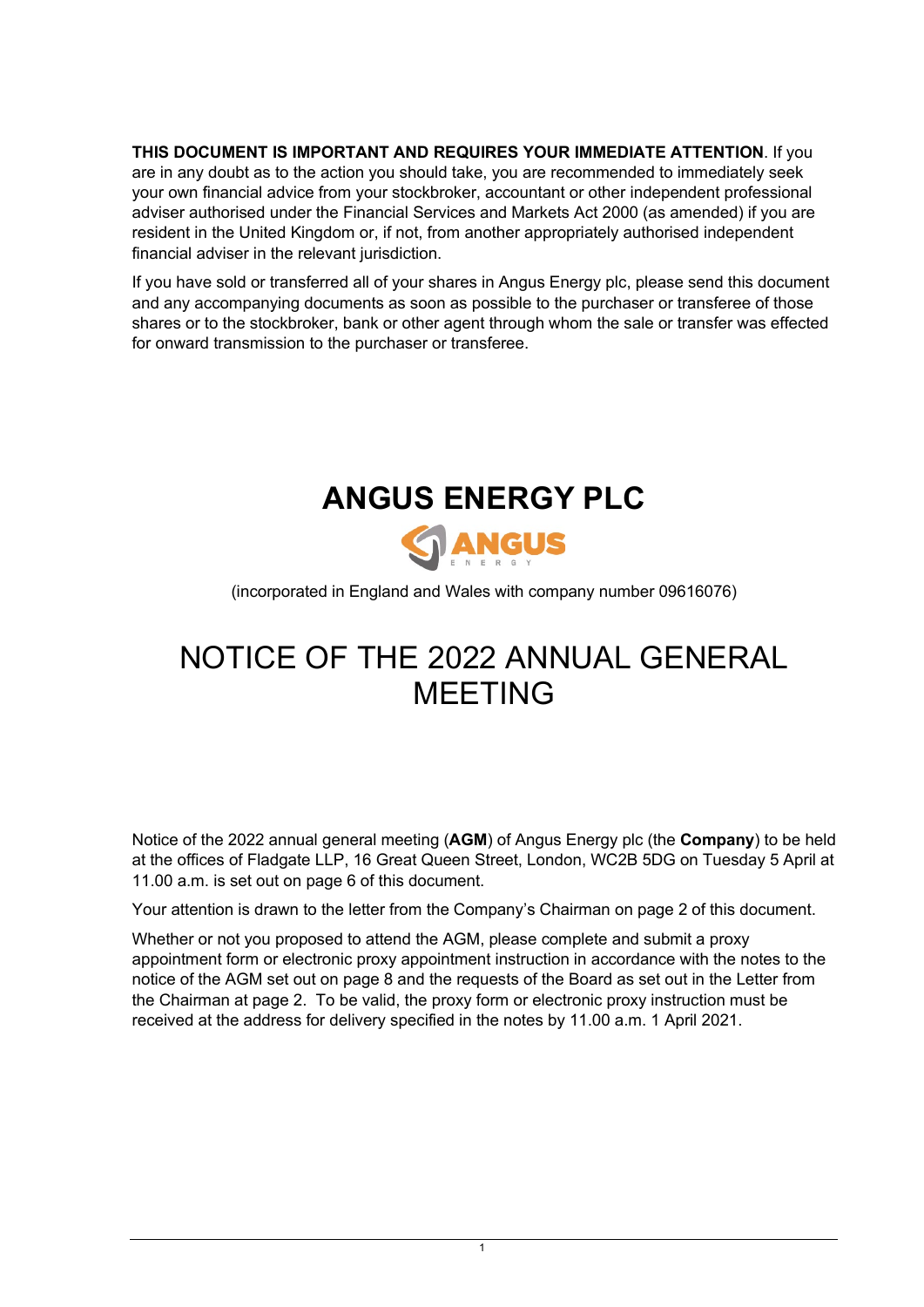## **Letter from the Chairman**

<span id="page-1-0"></span>Angus Energy plc Building 3 Chiswick Park 566 Chiswick High Street London W4 5YA **England** 

11 March 2022

Dear Shareholder

#### **Annual General Meeting**

I am pleased to report that the Company's annual general meeting will be held on 5 April 2022 at 11.00 a.m at the offices of Fladgate LLP, 16 Great Queen Street, London, WC2B 5DG. The formal notice of the meeting is set out on page 6 of this document and contains the proposed resolutions to be considered and voted on at the meeting.

You will have already received a copy of the annual report and accounts for the year ended 30 September 2021 which are the subject of the first proposed resolution. They can also be accessed from the "Financial Reporting" page of our website [\(http://www.angusenergy.co.uk/media/reports/\)](http://www.angusenergy.co.uk/media/reports/).

The AGM is an opportunity for all shareholders to meet and speak with the Company's board of directors (**Board**). I and my fellow directors look forward to seeing as many of you as possible at the AGM. Shareholders will have the opportunity to ask questions following the completion of the formal business of the meeting as set out in the notice of the AGM and, of course, questions related to the resolutions to be put to the meeting are welcome during the conduct of the formal business.

#### **Action to be taken**

If you are unable to attend the AGM, you can still vote on the proposed resolutions by appointing a proxy to attend, speak and vote on your behalf. To appoint a proxy:

- 1. you can complete the enclosed proxy appointment form, in accordance with the instructions printed on it, and return it (together with any power of attorney or other authority under which it is signed, or a certified copy of such item) to our registrar, Share Registrars Limited at 3 Millennium Centre, Crosby Way, Farnham, Surrey, GU9 7XX; or
- 2. if you hold your shares in CREST, you can alternatively submit an electronic proxy appointment instruction to our Share Registrars Limited (CREST participant number 7RA36) through the CREST system in accordance with the CREST Manual.

In either case, the proxy appointment form should be returned, or the electronic proxy appointment instruction transmitted, as soon as possible and in any event so as to be received by Share Registrars Limited by 11.00 a.m. on 1 April 2022.

You are requested (whether or not you intend to be present at the AGM) to appoint a proxy. Appointment of a proxy will not prevent you from attending, speaking and voting in person at the AGM, should you wish to do so.

Further details about how you may submit a proxy form (either electronically or in hard copy form) are set out in the Notes to the Notice of Annual General Meeting.

#### **Recommendation**

Explanatory notes in relation to each of the proposed resolutions to be considered and voted on at the AGM are set out on pages 4 and 5 of this document. The Board considers that each of these resolutions is in the best interests of the Company for the benefit of its shareholders as a whole. Accordingly, each member of the Board who holds shares in the Company intends to vote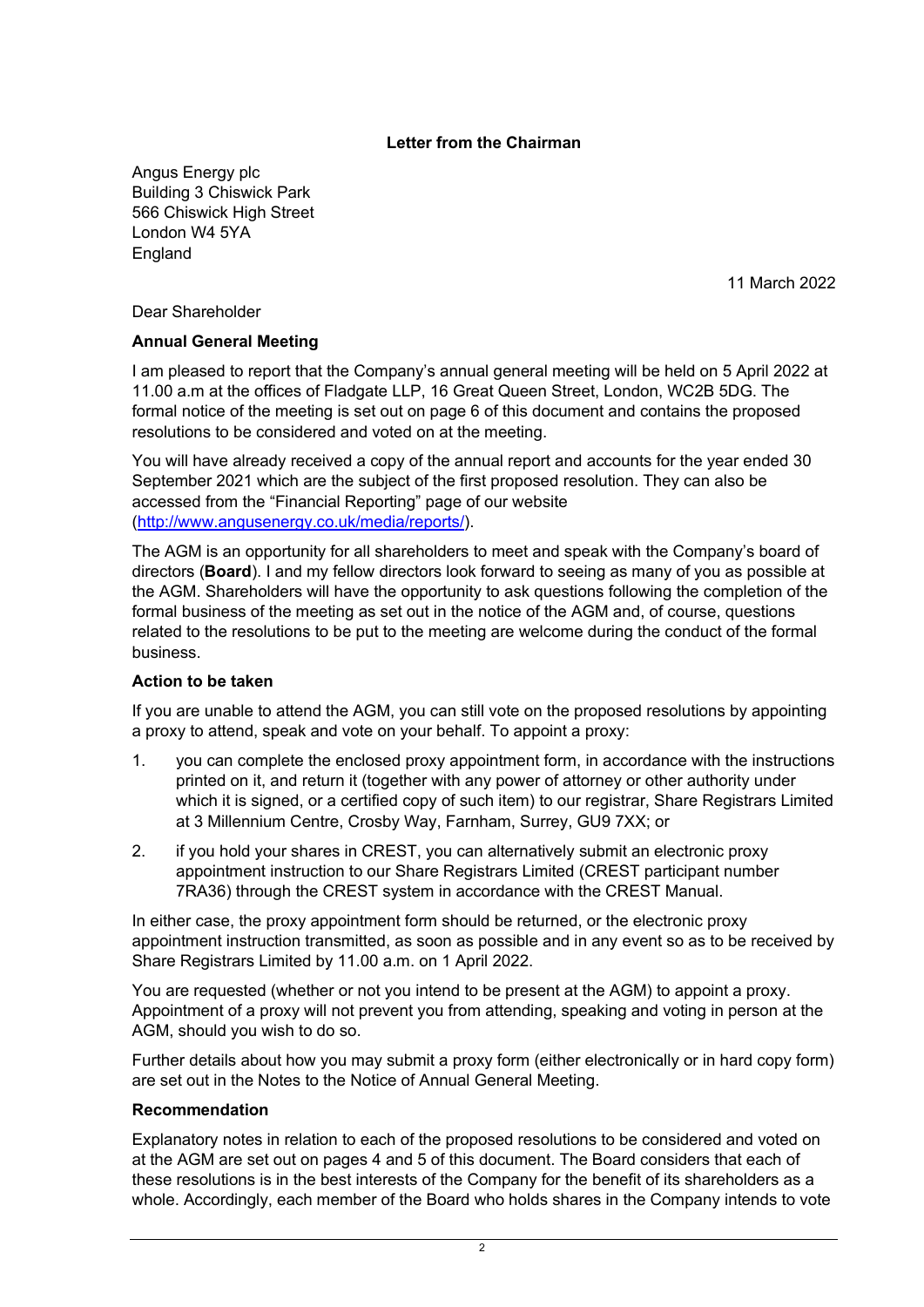in favour of each resolution in respect of their own beneficial holdings. The directors unanimously strongly recommend that shareholders vote in favour of all the proposed resolutions.

Yours sincerely

**Patrick Clanwilliam Chairman**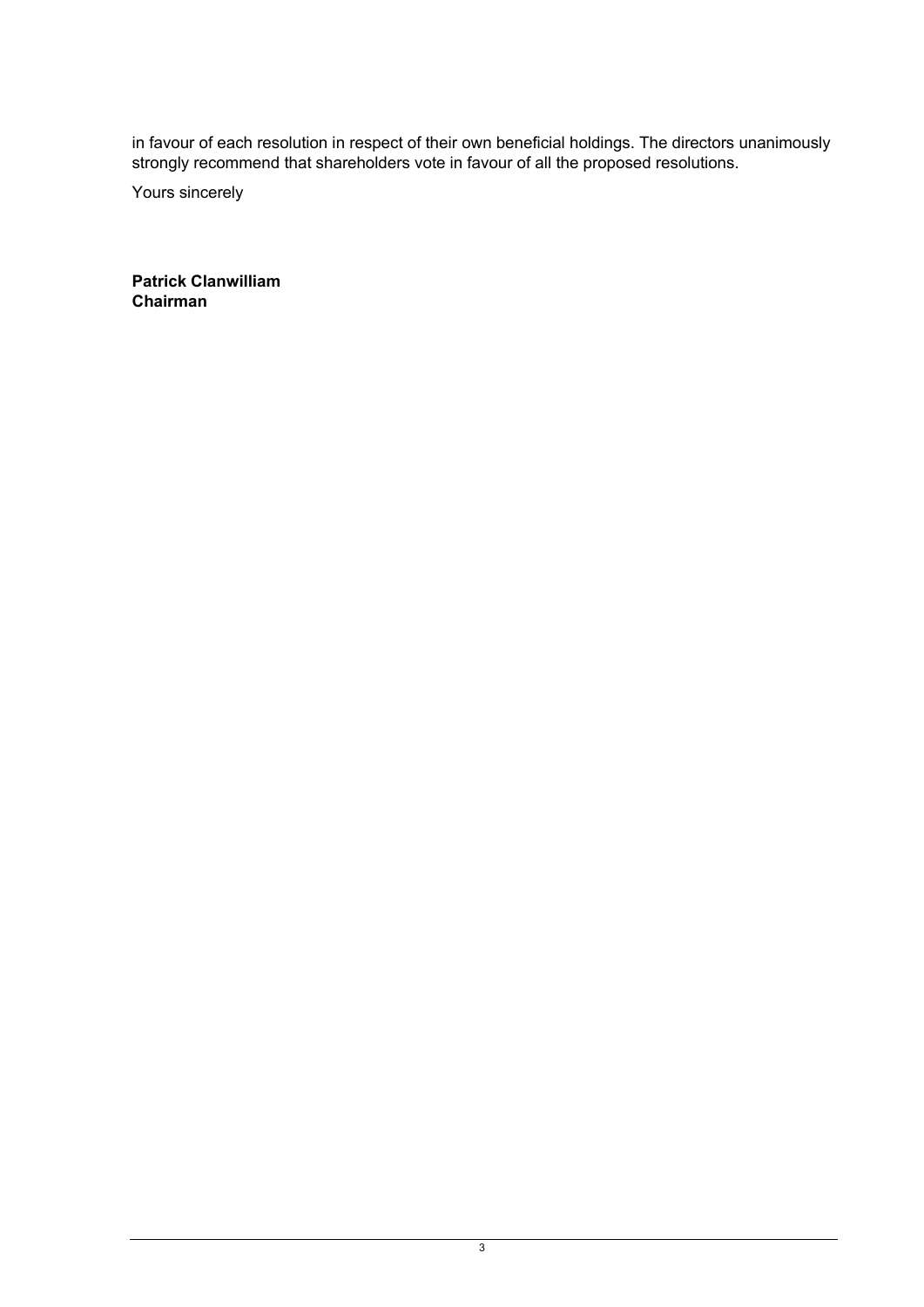#### **Explanatory notes to the business of the AGM**

#### **1. Report and accounts**

The Companies Act 2006 requires the directors of a public company to lay before the shareholders in general meeting copies of the directors' reports, the independent auditors' report and the audited financial statements of the Company in respect of each financial year. In accordance with best practice the Company proposes, as an ordinary resolution, a resolution to receive its annual report and audited accounts for the year ended 30 September 2021.

#### **2. Re-appointment of directors**

In accordance with the Company's articles of association, each director must retire at the third annual general meeting after the annual general meeting or general meeting at which he was appointed.

Accordingly, each of Managing Director George Lucan, Non-executive Director and Chairman Patrick James Meade, Finance Director Carlos Fernandes and Technical Director Andrew Hollis (each of whom was last appointed at the annual general meeting in March 2019) will retire and seek re-appointment at this annual general meeting.

Resolutions 2 – 5 will be proposed as ordinary resolutions. The board believes that each of these directors is vital to the Company's success.

Brief biographical details of each director are set out below:

George Lucan, Managing Director, is an experienced finance professional with over thirty years' behind him in debt and equity markets. After graduating from Cambridge University, he began his career at Dresdner Kleinwort Benson where he spent 10 years, mainly within the Structured Finance team, and continued in alternative fund management, most recently with Rudolf Wolff Limited. He brings, in addition, private equity experience in the fields of energy and alternative energy.

As an Arabic speaker and accredited Islamic finance specialist with extensive knowledge of the Middle East, George brings other contacts and opportunities to the Company in the energy sphere.

Patrick Clanwilliam, Non-executive Chairman, was previously the Chair of Eurasia Drilling Company Limited (EDCL;LI) the largest drilling and work-over company in Eurasia. He is also a former non-executive director of SOMA Oil & Gas, a private UK exploration company, and OJSC Polyus Gold (OPYGY), the largest Russian gold mining company by market share. Paddy has over forty years of experience in corporate communications and resource extraction in the MENA and FSU regions. He is presently non-executive director of FTSE100 listed NMC Healthcare PLC (NMC.L).

Carlos Fernandes, Finance Director, has been part of the Angus team since 2013 and has seen the Company's transition from private to public. Prior to his appointment as Finance Director he was the Chief Financial Officer of the group. He has over 14 years' commercial experience working in the Mining and Oil & Gas industries. He has held accounting and finance roles at both corporate and project level also covering corporate governance and compliance. He has been involved in the identification and successful application of exploration targets, mergers and acquisitions, and the running of development and production programs.

Andrew Hollis, Technical Director, has over 40 years' experience in all technical aspects of oil and gas, exploration and production. After 25 years in petroleum and reservoir engineering for British Gas, he became an independent consultant specialising in Russia, the FSU and Eastern Europe and also provided specialist reserves determination skills to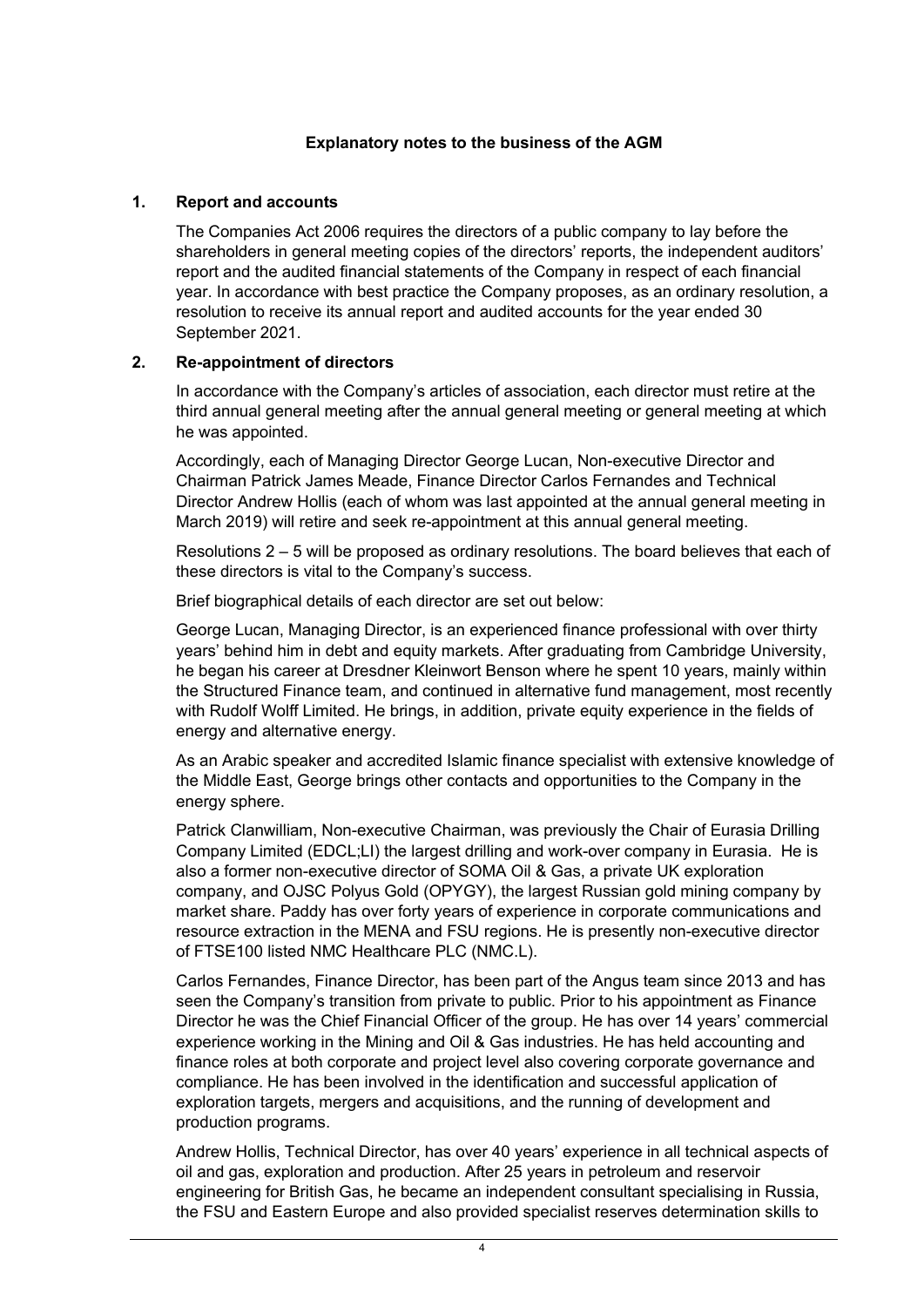Gaffney Cline and Associates. As General Manager of various Russian joint ventures he has had experience of running small oil companies. He brings a wide range of experience including geology, petroleum engineering, field operations of all types, drilling, reservoir operations and reserves determination. Andrew graduated in Geology from London University and is a Fellow of the Geological Society and member of the Society of Petroleum Engineers.

## **3. Re-appointment of auditors and remuneration**

For each financial year in respect of which auditors are to be appointed, the Company is required to appoint auditors before the end of the general meeting at which the annual reports and accounts for the previous financial year are laid before members. Crowe U.K. LLP has indicated willingness to continue as the Company's auditor. Resolutions 6 and 7 are ordinary resolutions to re-appoint them and give the directors the discretion to determine their remuneration.

## **4. Directors' authority to allot shares**

The directors currently have limited authority to allot ordinary shares in the Company and to grant rights to subscribe for or convert any securities into shares in the Company. The Board is seeking, by resolution 8, to grant a new authority over ordinary shares up to a maximum nominal value of £2,091,660 (two million and ninety one thousand six hundred and sixty pounds), representing approximately 82.47% of the Company's issued share capital as at 10 March 2022 (being the latest practicable date prior to publication of this document).

If approved by shareholders this authority will expire on 30 June 2023 or, if earlier, at the conclusion of the Company's next annual general meeting.

## **5. Dis-application of statutory pre-emption rights**

The directors currently have limited power, in certain circumstances, to allot equity securities for cash other than in accordance with statutory pre-emption rights (which require a company to offer all allotments for cash first to existing shareholders in proportion to their holdings). The Board is seeking, by resolution 9, to grant a new power to allot equity securities in circumstances where:

- 1. the allotment takes place in connection with a rights issue or other pre-emptive offer; or
- 2. the allotment is limited to a maximum nominal amount of £1,307,287 (one million three hundred and seven thousand and two hundred and eighty seven pounds), representing approximately 51.55% of the nominal value of the issued ordinary share capital of the Company as at 10 March 2022 (being the latest practicable date prior to publication of this document).

If approved by shareholders this power will expire on 30 June 2023 or, if earlier, at the conclusion of the Company's next annual general meeting.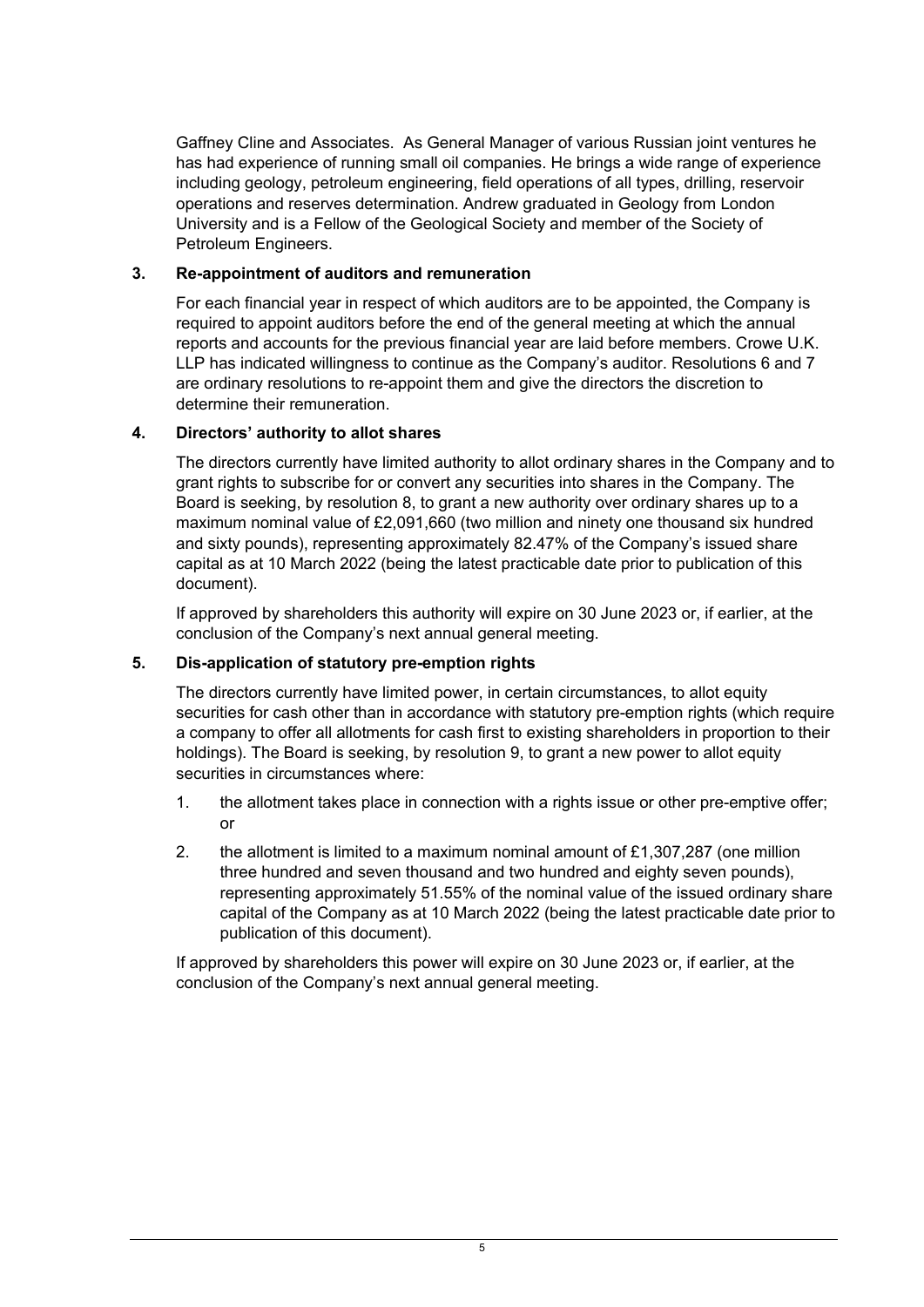## **Notice of Annual General Meeting**

<span id="page-5-0"></span>Notice is given that the annual general meeting of the members of Angus Energy plc will be held at the offices of Fladgate LLP, 16 Great Queen Street, London, WC2B 5DG on Tuesday 5 April at 11.00 a.m. to consider, and if thought fit, transact the following business.

#### **Ordinary business**

To consider, and if thought fit, pass the following resolutions which will be proposed as ordinary resolutions.

#### 1. **Report and accounts**

To receive the audited accounts for the financial year ended 30 September 2021 together with the auditors' and directors' reports on those accounts.

#### **Re-appointment of directors**

- 2. To reappoint George Lucan as a director, who retires in accordance with the Company's articles of association.
- 3. To reappoint Patrick Clanwilliam as a director, who retires in accordance with the Company's articles of association.
- 4. To reappoint Carlos Fernandes as a director, who retires in accordance with the Company's articles of association.
- 5. To reappoint Andrew Hollis as a director, who retires in accordance with the Company's articles of association.

#### 6. **Re-appointment of auditors**

To reappoint Crowe U.K. LLP as auditors of the Company to hold office until the conclusion of the next general meeting of the Company at which accounts are laid before the Company.

#### 7. **Auditors' remuneration**

To authorise the directors to fix the auditors' remuneration.

#### **Special business**

To consider, and if thought fit, pass the following resolutions of which resolution 8 will be proposed as an ordinary resolution and resolution 9 will be proposed as a special resolution.

## 8. **Directors' authority to allot shares**

That the Directors be generally and unconditionally authorised pursuant to section 551 of the Companies Act 2006 (**Act**) to issue and allot ordinary shares of £0.002 each in the share capital of the Company (**Ordinary Shares**) or grant rights to subscribe for or to convert any security into Ordinary Shares (**Rights**) (such Ordinary Shares and Rights being **Relevant Securities**) up to an aggregate nominal amount of £2,091,660 (two million and ninety one thousand six hundred and sixty pounds), provided that this authority will, unless previously renewed, varied or revoked, expire on 30 June 2023 or, if earlier, at the conclusion of Company's next annual general meeting, except that the Company may, before such expiry, make offers or agreements which would or might require Relevant Securities to be allotted or granted after such expiry and the Directors may allot or grant Relevant Securities in pursuance of such offer or agreement notwithstanding that the authority conferred by this resolution has expired.

This resolution revokes and replaces all unexercised authorities previously granted to the Directors to allot or grant Relevant Securities, but without prejudice to any allotment of shares or grant of rights already made, offered or agreed to be made pursuant to such authorities.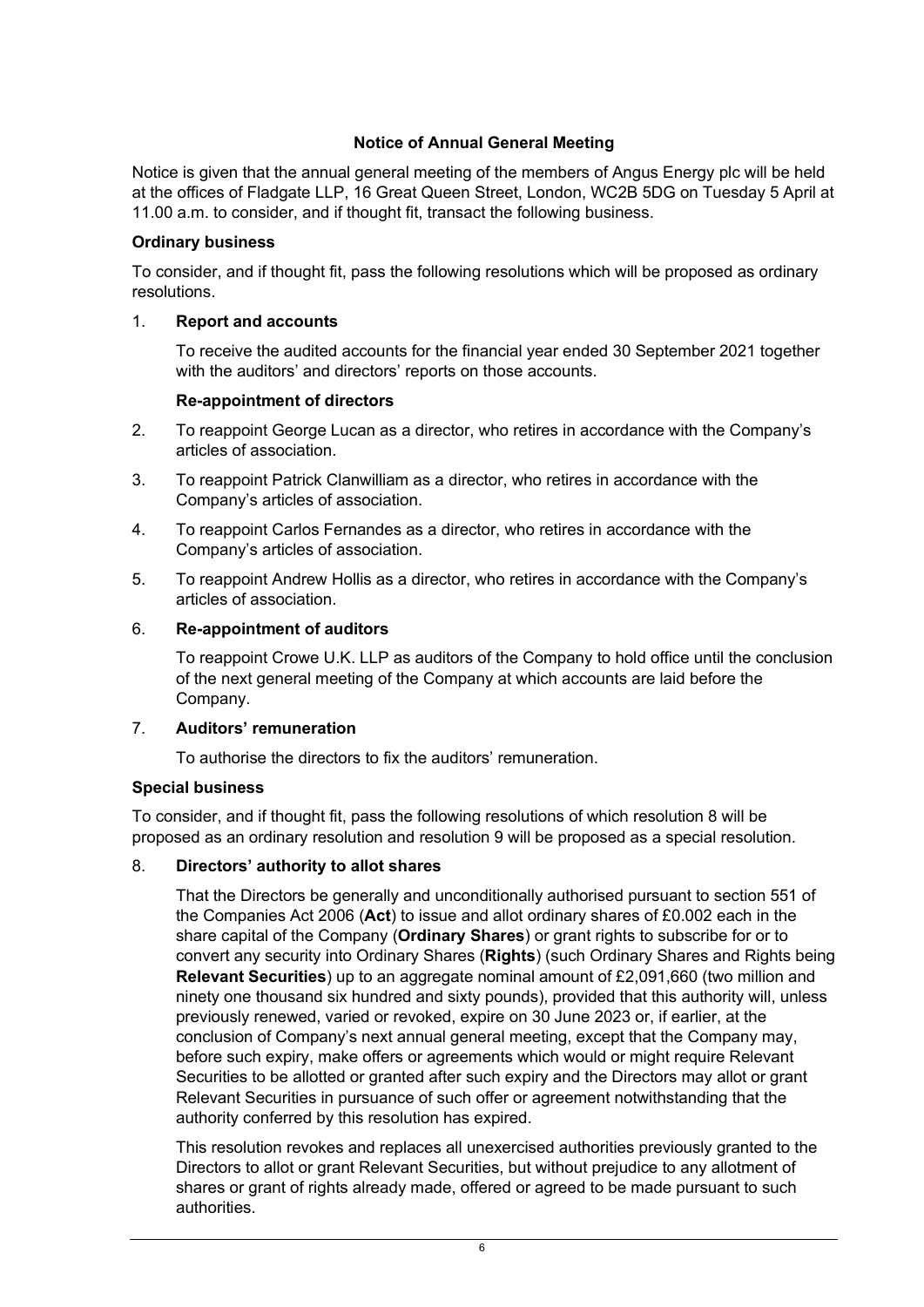## 9. **Dis-application of statutory pre-emption rights**

That, subject to the passing of resolution 8 (Directors' authority to allot shares), the Directors be given the general power pursuant to sections 570 and 573 of the Act to allot equity securities (as defined in section 560 of the Act) for cash, either pursuant to the authority conferred by resolution 8 (Directors' authority to allot shares) or by way of a sale of treasury shares, as if section 561(1) of the Act did not apply to any such allotment or sale, provided that the power conferred by this resolution is limited to:

- <span id="page-6-0"></span>9.1 the allotment of equity securities or sale of treasury shares in connection with an offer of equity securities:
	- 9.1.1 to the holders of ordinary shares in proportion (as nearly as may be practicable) to their respective holdings; and
	- 9.1.2 holders of other equity securities as required by the rights of those securities or as the Directors otherwise consider necessary,

but subject to any limits, restrictions or arrangements which the Directors consider necessary or expedient in relation to treasury shares, fractional entitlements, record dates, legal or practical problems in or under the laws of any territory or the requirements of any regulatory body or stock exchange; and

9.2 the allotment (otherwise than pursuant to paragraph [9.1\)](#page-6-0) of equity securities or sale of treasury shares up to an aggregate nominal amount £1,307,287 (one million three hundred and seven thousand and two hundred and eighty seven pounds),

provided that the power granted by this resolution will, unless previously renewed, varied or revoked, expire on 30 June 2023 or, if earlier, at the conclusion of the Company's next annual general meeting, except that the Company may, before such expiry, make offers or agreements which would or might require equity securities to be allotted after such expiry and the Directors may allot equity securities pursuant to any such offer or agreement notwithstanding that the power conferred by this resolution has expired.

This resolution revokes and replaces all unexercised powers previously granted to the directors to allot equity securities as if section 561(1) of the Act did not apply but without prejudice to any allotment of equity securities already made, offered or agreed to be made pursuant to such authorities.

## **By order of the board**

**Patrick Clanwilliam** Chairman

Registered office: Building 3 Chiswick Park 566 Chiswick High Street London W4 5YA **England** 

Date: 11 March 2022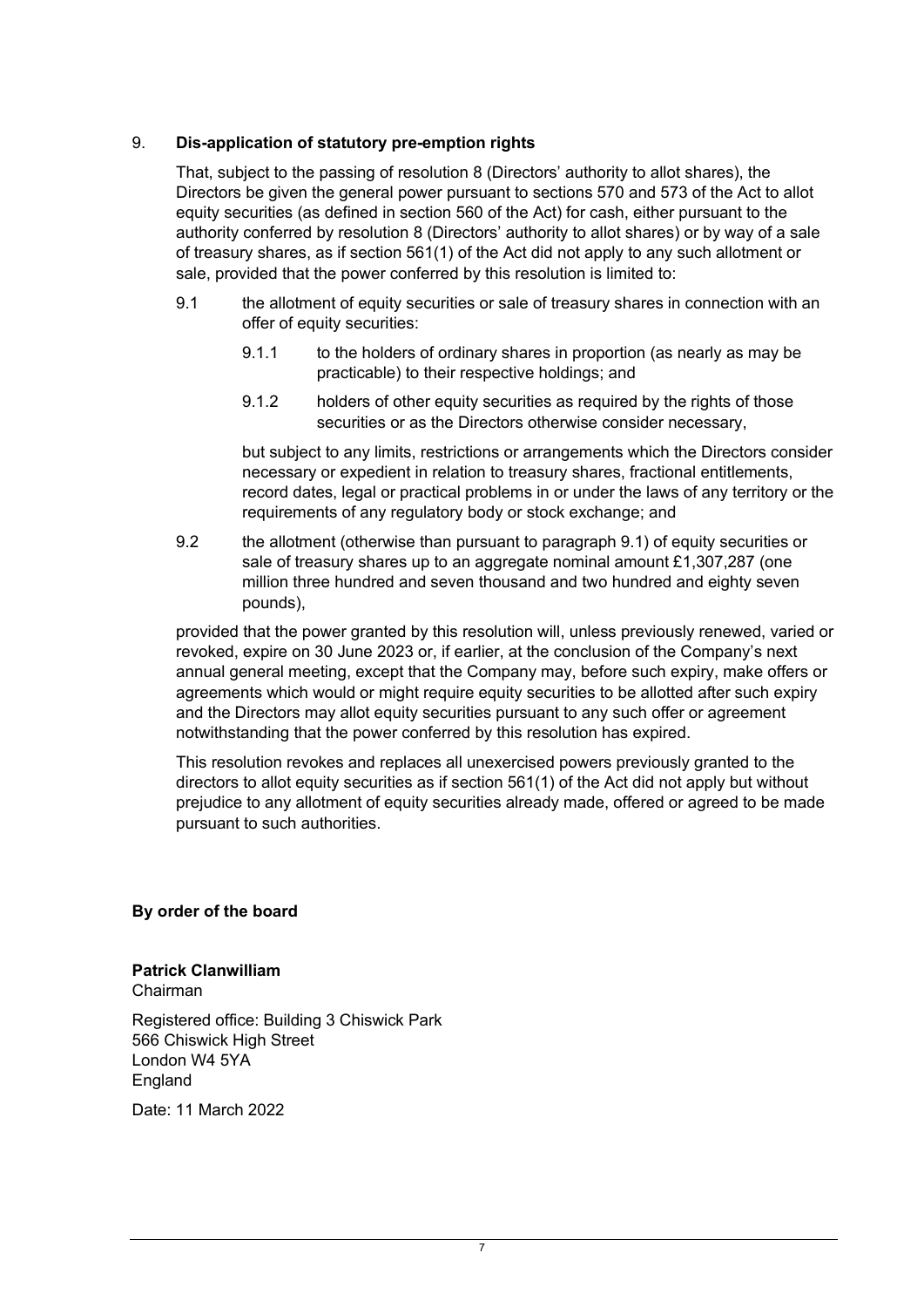## **Notes to the Notice of the AGM**

## <span id="page-7-0"></span>*Entitlement to attend and vote*

- <span id="page-7-1"></span>1. The only members entitled to attend and vote at the meeting are those who are registered on the Company's register of members at:
	- 1.1 11:00 a.m. on 1 April 2022; or
	- 1.2 if the meeting is adjourned, at 11:00 a.m. two working days prior to the day of the adjourned meeting.

## *Appointment of proxies*

- 2. If you are a member of the Company at the time set out in note [1](#page-7-1) above, you are entitled to appoint a proxy to exercise all or any of your rights to attend, speak and vote at the meeting and you should have received a proxy form with this notice of meeting. You can only appoint a proxy using the procedures set out in these notes and the notes to the proxy form.
- <span id="page-7-3"></span>3. A proxy does not need to be a member of the Company but must attend the meeting to represent you. To appoint as your proxy a person other than the Chairman of the meeting, insert their full name in the box on the proxy form. If you sign and return the proxy form with no name inserted in the box, the Chairman of the meeting will be deemed to be your proxy. Where you appoint as your proxy someone other than the Chairman, you are responsible for ensuring that they attend the meeting and are aware of your voting intentions. If you wish your proxy to make any comments on your behalf, you will need to appoint someone other than the Chairman and give them the relevant instructions directly.
- 4. You may appoint more than one proxy provided each proxy is appointed to exercise rights attached to different shares. You may not appoint more than one proxy to exercise rights attached to any one share. To appoint more than one proxy, you must complete a separate proxy form (which you may photocopy) for each proxy and specify against the proxy's name the number of shares over which the proxy has rights.
- 5. To direct your proxy how to vote on the resolutions mark the appropriate box on the proxy form with an 'X'. To abstain from voting on a resolution, select the relevant "Vote withheld" box. A vote withheld is not a vote in law, which means that the vote will not be counted in the calculation of votes for or against the resolution. If no voting indication is given, your proxy will vote or abstain from voting at his or her discretion. Your proxy will vote (or abstain from voting) as he or she thinks fit in relation to any other matter which is put before the meeting.

## *Appointment of proxy using hard copy proxy form*

- <span id="page-7-2"></span>6. The notes to the proxy form explain how to direct your proxy how to vote on each resolution or withhold their vote. To appoint a proxy using the proxy form, it must be:
	- 6.1 completed and signed;
	- 6.2 sent or delivered to Share Registrars Limited at 3 Millennium Centre, Crosby Way, Farnham, Surrey, GU9 7XX; and
	- 6.3 received by Share Registrars Limited no later than 1 April 2022 at 11.00 a.m.
- 7. In the case of a member which is a company, the proxy form must be executed under its common seal or signed on its behalf by an officer of the company or an attorney for the company. Any power of attorney or any other authority under which the proxy form is signed (or a duly certified copy of such power or authority) must be included with the proxy form.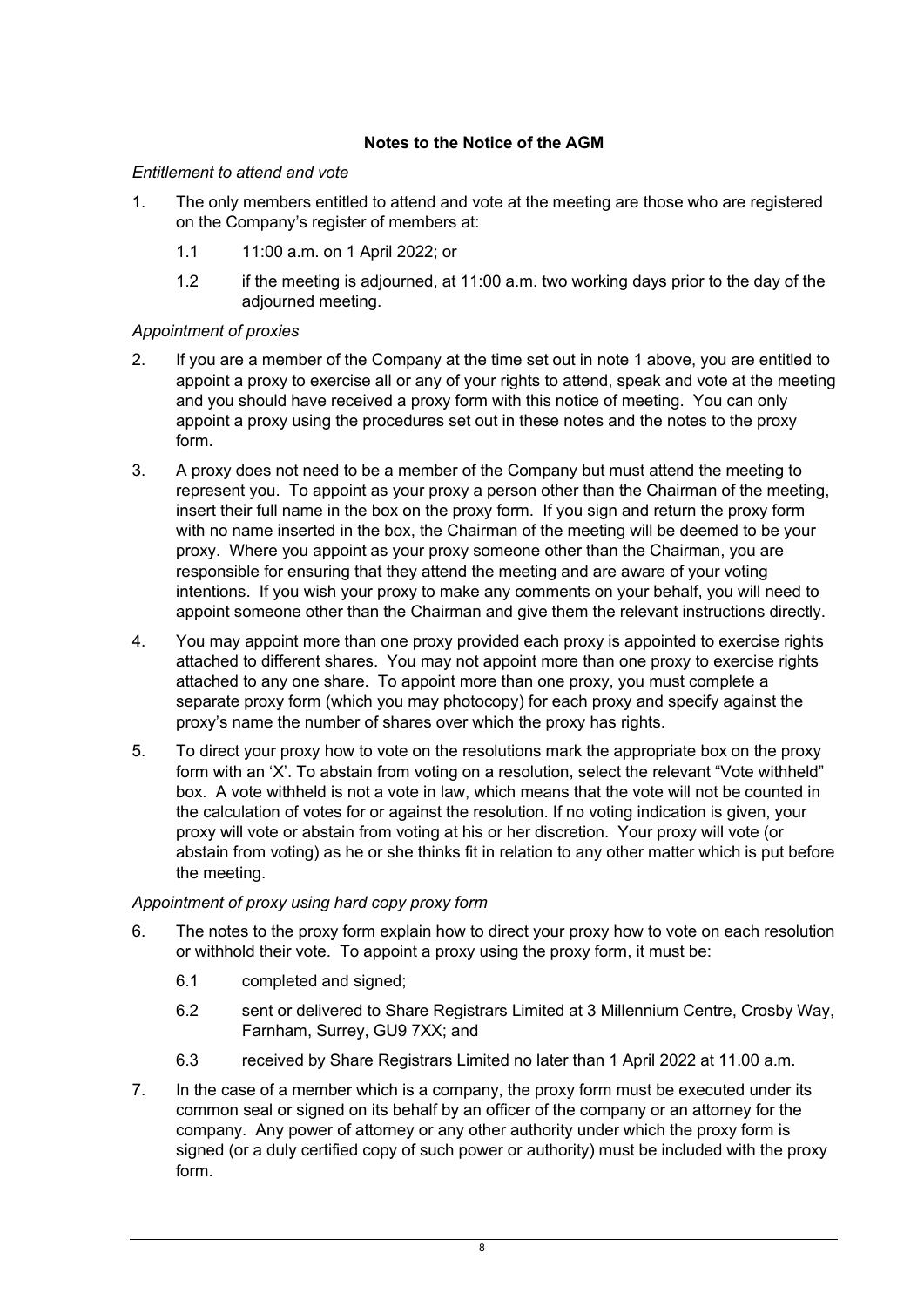## *Appointment of proxies through CREST*

8. CREST members who wish to appoint a proxy or proxies by utilising the CREST electronic proxy appointment service may do so for the meeting and any adjournment(s) of it by using the procedures described in the CREST Manual (available from https://www.euroclear.com/site/public/EUI). CREST Personal Members or other CREST sponsored members, and those CREST members who have appointed a voting service provider(s), should refer to their CREST sponsor or voting service provider(s), who will be able to take the appropriate action on their behalf.

In order for a proxy appointment made by means of CREST to be valid, the appropriate CREST message ("CREST Proxy Instruction") must be properly authenticated in accordance with Euroclear UK & Ireland Limited's ("EUI") specifications and must contain the information required for such instructions, as described in the CREST Manual. The message must be transmitted so as to be received by Share Registrars Limited (CREST participant number 7RA36) by 1 April 2022 at 11.00 a.m. For this purpose, the time of receipt will be taken to be the time (as determined by the timestamp applied to the message by the CREST Applications Host) from which the issuer's agent is able to retrieve the message by enquiry to CREST in the manner prescribed by CREST.

CREST members and, where applicable, their CREST sponsors or voting service providers should note that EUI does not make available special procedures in CREST for any particular messages. Normal system timings and limitations will therefore apply in relation to the input of CREST Proxy Instructions. It is the responsibility of the CREST member concerned to take (or, if the CREST member is a CREST personal member or sponsored member or has appointed a voting service provider(s), to procure that his CREST sponsor or voting service provider(s) take(s)) such action as is necessary to ensure that a message is transmitted by means of the CREST system by any particular time. In this connection, CREST members and, where applicable, their CREST sponsors or voting service providers are referred, in particular, to those sections of the CREST Manual concerning practical limitations of the CREST system and timings.

The Company may treat as invalid a CREST Proxy Instruction in the circumstances set out in Regulation 35(5)(a) of the Uncertificated Securities Regulations 2001.

## *Appointment of proxy by joint member*

<span id="page-8-0"></span>9. In the case of joint holders of shares, where more than one of the joint holders purports to appoint a proxy, only the appointment submitted by the most senior holder (being the first named holder in respect of the shares in the Company's register of members) will be accepted.

## *Changing proxy instructions*

- 10. To change your proxy instructions simply submit a new proxy appointment using the methods set out in notes [6](#page-7-2) to [9](#page-8-0) above. Note that the cut off time for receipt of proxy appointments specified in those notes also applies in relation to amended instructions. Any amended proxy appointment received after the specified cut off time will be disregarded.
- 11. Where you have appointed a proxy using the hard copy proxy form and would like to change the instructions using another hard copy proxy form, please contact Share Registrars Limited as indicated in note [6](#page-7-2) above. If you submit more than one valid proxy appointment, the appointment received last before the latest time for the receipt of proxies will take precedence.

#### *Termination of proxy appointments*

12. In order to revoke a proxy instruction you will need to send a signed hard copy notice clearly stating your intention to revoke your proxy appointment to Share Registrars Limited at 3 Millennium Centre, Crosby Way, Farnham, Surrey, GU9 7XX. In the case of a member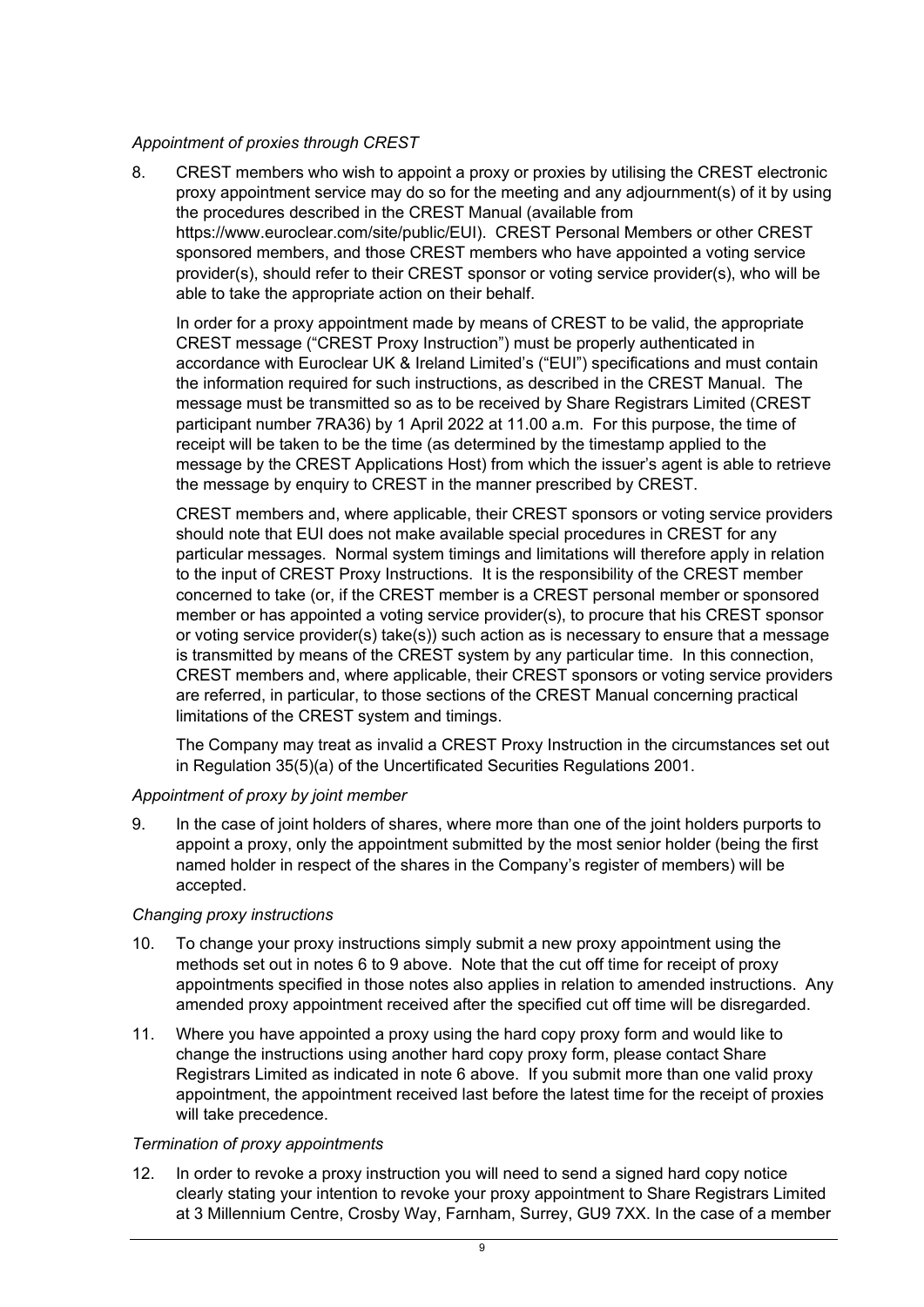which is a company, the revocation notice must be executed under its common seal or signed on its behalf by an officer of the company or an attorney for the company. Any power of attorney or any other authority under which the revocation notice is signed (or a duly certified copy of such power or authority) must be included with the revocation notice.

- 13. The revocation notice must be received by Share Registrars Limited no later than 11.00 a.m. on 1 April 2022 or if the meeting is adjourned no later than 11.00 a.m. on the day two days prior to the adjourned meeting.
- 14. If you attempt to revoke your proxy appointment but the revocation is received after the time specified then, subject to paragraph [15](#page-9-0) below, your proxy appointment will remain valid.
- <span id="page-9-0"></span>15. Appointment of a proxy does not preclude you from attending the meeting and voting in person. If you have appointed a proxy and attend the meeting in person, your proxy appointment will automatically be terminated.

#### *Corporate representatives*

16. A corporation which is a member can appoint one or more corporate representatives who may exercise, on its behalf, all its powers as a member provided that no more than one corporate representative exercises powers over the same share.

#### *Communication*

- 17. Members who have general queries about the meeting should contact Share Registrars Limited by telephone on 01252 821390 or by email at [voting@shareregistrars.uk.com](mailto:voting@shareregistrars.uk.com) (no other methods of communication will be accepted).
- 18. You may not use any electronic address set out in this notice of annual general meeting or in any related documents (including the proxy form) to communicate with the Company for any purposes other than those expressly stated.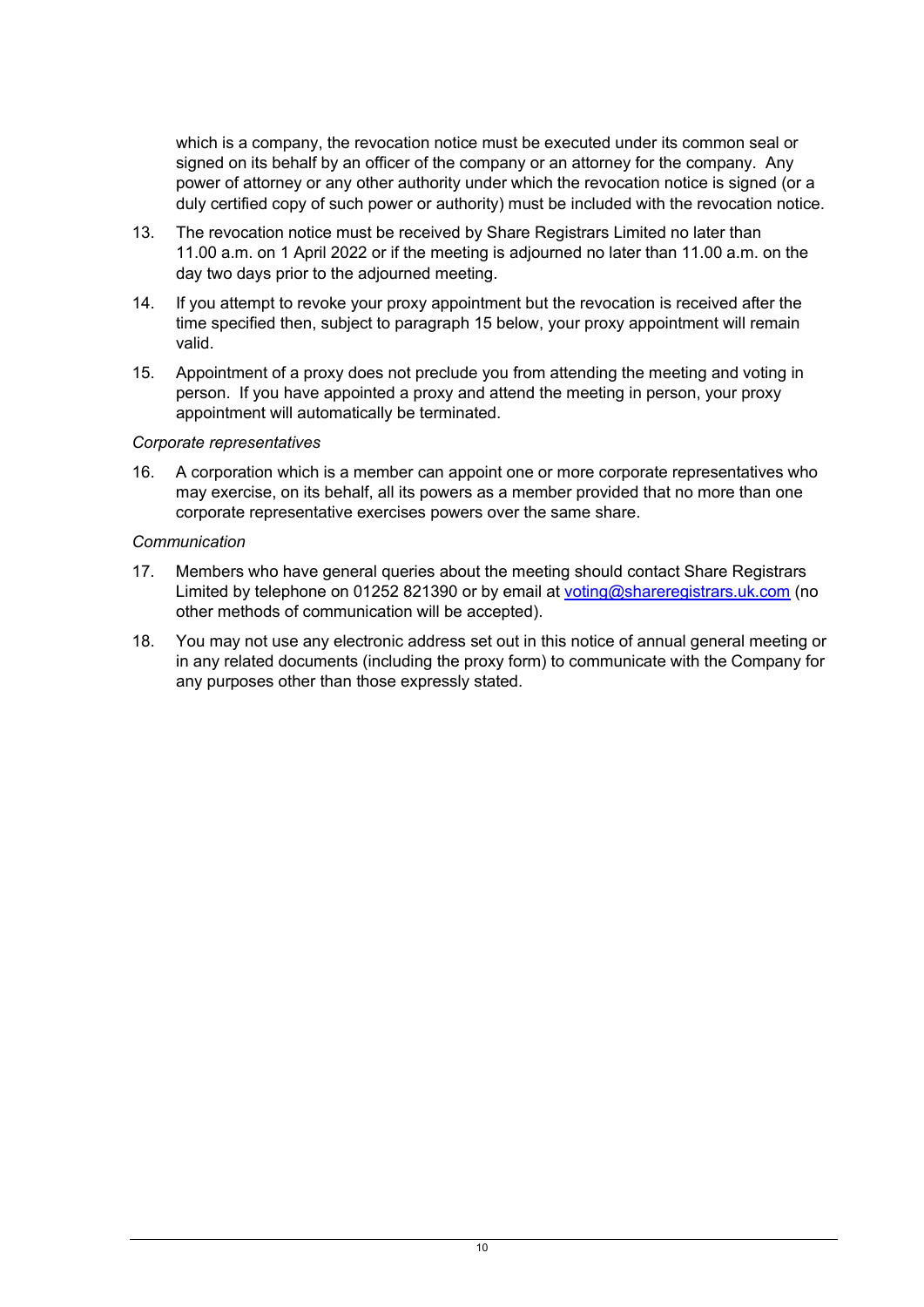# Form of proxy

For the annual general meeting (**AGM**) of Angus Energy Plc (**Company**) to be held on 5 April 2022.

I/We \_\_\_\_\_\_\_\_\_\_\_\_\_\_\_\_\_\_\_\_\_\_\_\_\_\_\_\_\_\_\_\_\_\_\_\_\_\_\_\_\_\_\_\_\_\_\_\_\_\_\_\_\_\_\_\_\_\_\_\_\_\_\_\_\_\_

(block capitals please)

 $\circ$  f

being a member of the Company appoint the chairman of the meeting or (see note [3](#page-7-3) below)

 $\_$  , and the set of the set of the set of the set of the set of the set of the set of the set of the set of the set of the set of the set of the set of the set of the set of the set of the set of the set of the set of th

as my/our proxy to attend, speak and vote on my/our behalf at the AGM of the Company to be held on 5 April 2022 at 11.00 a.m. and at any adjournment of the meeting.

I/We direct my/our proxy to vote on the following resolutions as I/we have indicated by marking the appropriate box with an "X". If no indication is given, my/our proxy will vote or abstain from voting at his discretion and I/we authorise my/our proxy to vote (or abstain from voting) as he thinks fit in relation to any other matter which is properly put before the meeting.

|    | Ordinary resolutions                                                                          | For | Against | Withheld |
|----|-----------------------------------------------------------------------------------------------|-----|---------|----------|
| 1. | To receive the reports and accounts for the<br>financial year ended 30 September 2021.        |     |         |          |
| 2. | To reappoint George Lucan as a director of the<br>Company                                     |     |         |          |
| 3. | To reappoint Patrick Clanwilliam as a director of<br>the Company                              |     |         |          |
| 4. | To reappoint Carlos Fernandes as a director of<br>the Company                                 |     |         |          |
| 5. | To reappoint Andrew Hollis as a director of the<br>Company                                    |     |         |          |
| 6. | To reappoint Crowe U.K. LLP as the auditors                                                   |     |         |          |
| 7. | To authorise the directors to fix the auditors'<br>remuneration.                              |     |         |          |
| 8. | To authorise the directors to allot relevant<br>securities.                                   |     |         |          |
|    | Special resolution                                                                            | For | Against | Withheld |
| 9. | To disapply statutory pre-emption rights relating<br>to the allotment of relevant securities. |     |         |          |

Signature: \_\_\_\_\_\_\_\_\_\_\_\_\_\_\_\_\_\_\_\_\_\_\_\_\_\_\_\_\_\_\_\_\_Date: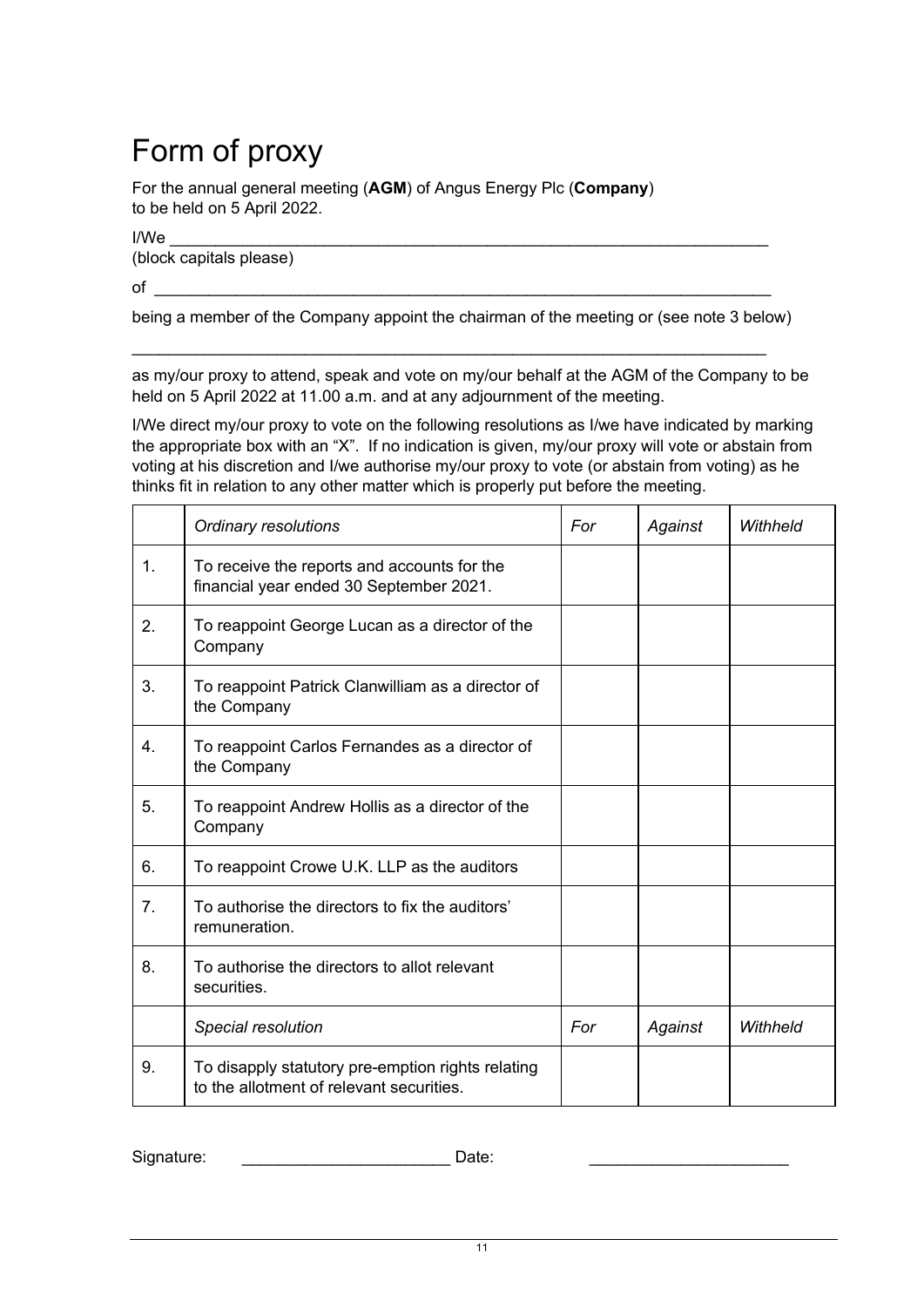## **Notes to the proxy form:**

- 1. The only members entitled to attend and vote at the meeting are those who are registered on the Company's register of members at:
	- 1.1 11.00 a.m. on 1 April 2022; or
	- 1.2 if the meeting is adjourned, at 11.00 a.m. on the day two working days prior to the date of the adjourned meeting.
- 2. If you are a member of the Company at the time set out in note [1](#page-7-1) above, you are entitled to appoint a proxy to exercise all or any of your rights to attend, speak and vote at a general meeting of the Company. You can only appoint a proxy using the procedures set out in these notes and the Notes to the Notice of Annual General Meeting.
- 3. Appointment of a proxy does not preclude you from attending the meeting and voting in person. If you have appointed a proxy and attend the meeting in person, your proxy appointment will automatically be terminated.
- 4. A proxy does not need to be a member of the Company but must attend the meeting to represent you. To appoint as your proxy a person other than the Chairman of the meeting, insert their full name in the box. If you sign and return this proxy form with no name inserted in the box, the Chairman of the meeting will be deemed to be your proxy. Where you appoint as your proxy someone other than the Chairman, you are responsible for ensuring that they attend the meeting and are aware of your voting intentions. If you wish your proxy to make any comments on your behalf, you will need to appoint someone other than the Chairman and give them the relevant instructions directly.
- 5. You may appoint more than one proxy provided each proxy is appointed to exercise rights attached to different shares. You may not appoint more than one proxy to exercise rights attached to any one share. To appoint more than one proxy, you must complete a separate proxy form (which you may photocopy) for each proxy and specify against the proxy's name the number of shares over which the proxy has rights.
- 6. To direct your proxy how to vote on the resolutions mark the appropriate box with an 'X'. To abstain from voting on a resolution, select the relevant "Vote withheld" box. A vote withheld is not a vote in law, which means that the vote will not be counted in the calculation of votes for or against the resolution. If no voting indication is given, your proxy will vote or abstain from voting at his or her discretion. Your proxy will vote (or abstain from voting) as he or she thinks fit in relation to any other matter which is put before the meeting.
- 7. To appoint a proxy using this form, it must be:
	- 7.1 completed and signed;
	- 7.2 sent or delivered to Share Registrars Limited at 3 Millennium Centre, Crosby Way, Farnham, Surrey, GU9 7XX; and
	- 7.3 received by Share Registrars Limited no later than 1 April 2022 at 11.00 a.m.
- 8. In the case of a member which is a company, this proxy form must be executed under its common seal or signed on its behalf by an officer of the company or an attorney for the company.
- 9. Any power of attorney or any other authority under which this proxy form is signed (or a duly certified copy of such power or authority) must be included with this proxy form.
- 10. CREST members who wish to appoint a proxy or proxies by using the CREST electronic appointment service may do so by using the procedures described in the CREST Manual. To be valid, the appropriate CREST message, regardless of whether it constitutes the appointment of a proxy or an amendment to the instructions given to a previously appointed proxy, must be transmitted so as to be received by Share Registrars Limited (CREST